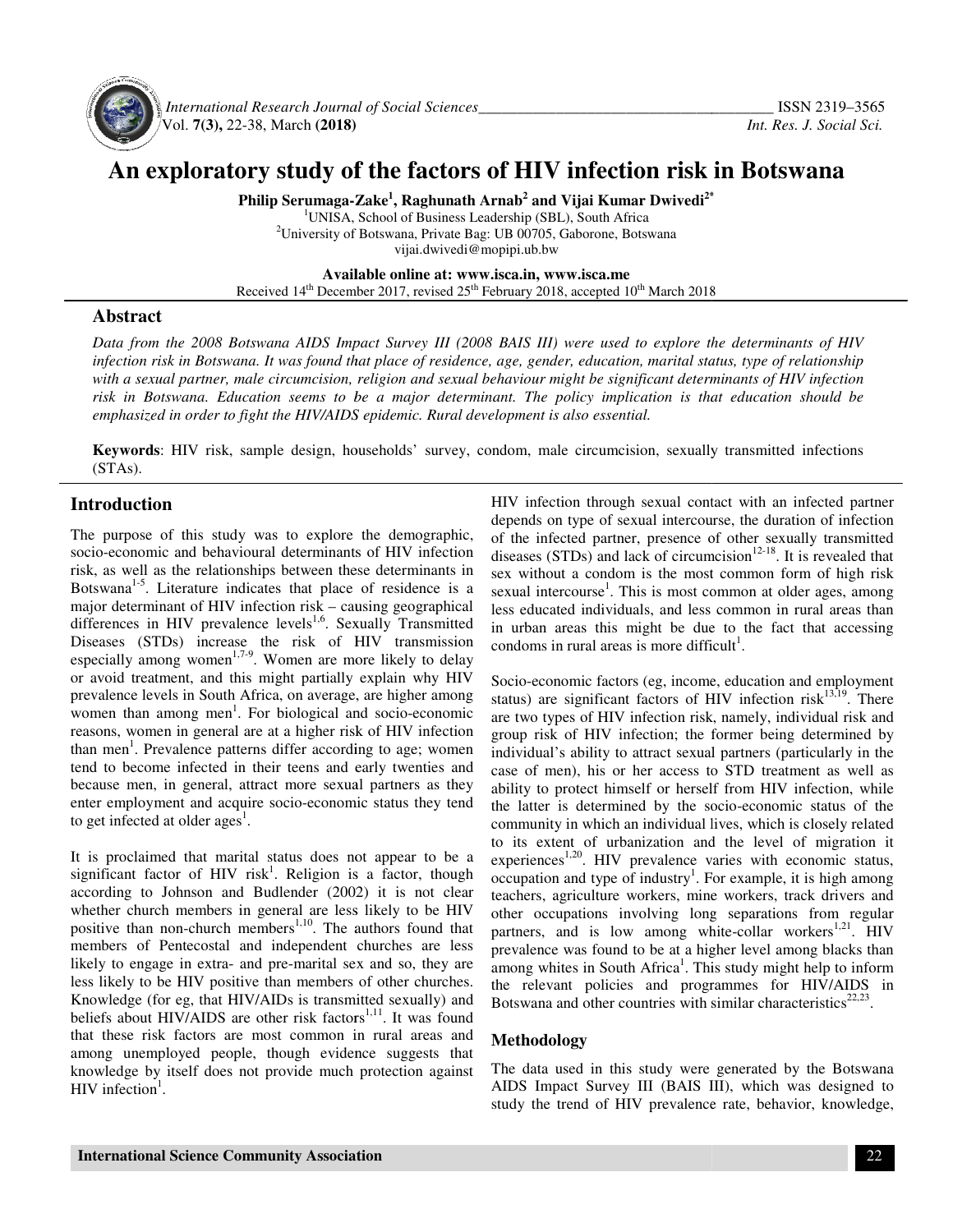attitude, and other factors that are associated with the epidemic. With the consideration of statistical determinants (margin of error, design effect, household size etc.), the overall sample size for the 2008 BAIS-III survey was 8,275 households. The target population covered all individuals aged 18 months and above – including all usual members of the selected private households aged 10 to 64 years, excluding the iinstitutional dwellings (prisons, hospitals, army barracks, hotels, etc) and places with completely industrial area. This was a nation-wide survey using administrative district and sub-districts that are used by the Central Statistics Office. The Sampling frame was defined and constituted by all Enumeration Areas (EAs) found in the three geographical regions viz. i. Cities and Towns, ii. Urban Villages and iii. Rural Districts as defined by the 2001 Population and Housing Census. A list of occupied households in a selected EA served as sampling frame for that EA so the secondary sampling units (SSUs) were occupied households.

Stratification was done such that all districts and major urban centres became their own strata. With regard to increasing precision, consideration was also given to group EAs according to income categories in cities/towns and ecological zones in rural districts (implicit stratification) in such a way that homogeneity of the variables was relatively high.

**Sample Design:** A stratified two-stage probability sample design was used for the selection of the sample. The first stage was the selection of EAs as primary sampling units (PSU) selected with probability proportional to size (PPS), where measures of size were the number of households in the EA as defined by the census. A total of 459 EAs were selected with probability proportional to size. At the second stage of sampling, the households were systematically selected from a fresh list of occupied households prepared at the beginning of the survey's fieldwork (i.e. listing of households for the selected EAs). Consent for participation in the BAIS III was requested for all the survey's components including blood specimen for

HIV testing. The respondents were explained the nature of the research and its benefits to the community and the country such that the interviewer only proceeded with the research undertaking once he or she was confident that the participant had fully consented to be interviewed - in accordance with internationally agreed upon standards, such as the International Ethical Guidelines for Biomedical Research Involving Human Subjects. Taking a blood sample required that the participant gave a further verbal (informed) consent, after being given further detailed description of how samples would be collected, labeled, stored and analyzed. The respondents were assured of the anonymity of the HIV test results and were also assured utmost confidentiality in accordance with provisions made under the laws of Botswana<sup>24</sup>.

#### **Results and Discussion**

**Population:** Figure-1 indicates a large proportion of children and young adults up to age group 25-29. The triangular shape implies a typical developing country with larger cohorts at young ages and smaller ones at higher ages - indicating prevailing high fertility levels in the past. The population below age 15 is 34.2 percent. The population aged 15 to 64 is 59.7 percent and that aged 65 years and over is 6.1 percent. The corresponding percentages for males and females are: 36.2 percent and 32.4 percent; 57.7 percent and 60.8 percent; and 6.1 percent and 6.8 percent respectively. These statistics indicate that females have a higher life expectancy than males.

Table-1 shows the distribution of population enumerated by gender cross-classified by residence. It is indicated that the percentage distribution of population according to place of residence is more or less the same for both genders. A large percentage of males (54.2%) and females (56.1%) are situated in urban areas. On average, 55.2 percent of the population resides in urban areas.



**Figure-1:** Distribution of population enumerated by gender and 5-year age group.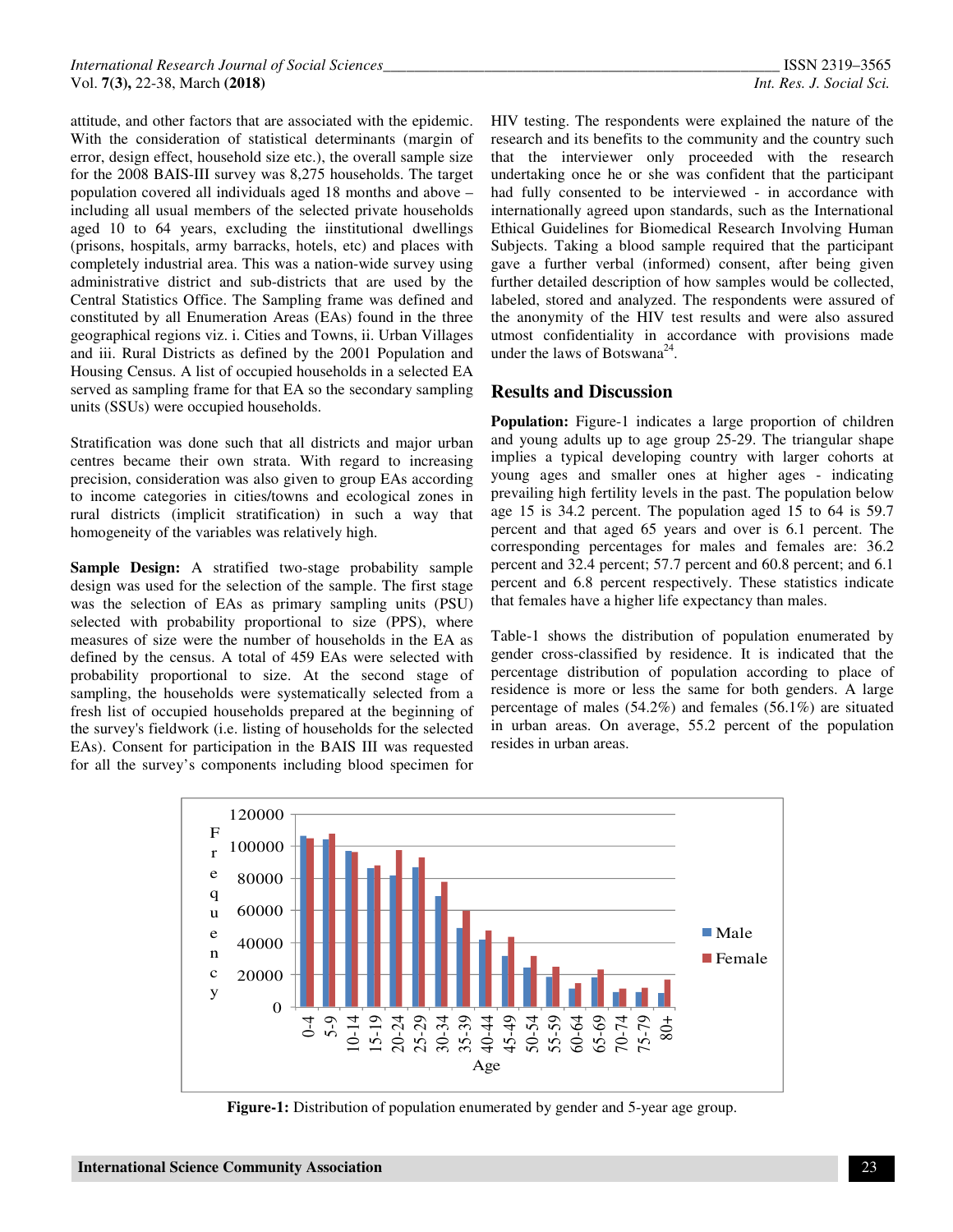This might be due to employment opportunities being more in urban areas than in rural areas. For example, in general, 30.8 percent of persons aged less than or equal to 14 years of age, and 10.3 percent aged 50+ years of age reside in urban areas compared to respectively 38.5 percent and 16.1 percent of persons who reside in rural areas. So, for both genders, the young and old people are more concentrated in rural areas while the middle aged mostly resides in urban areas. Proportionally, more males (45.8%) live in rural areas than females (43.9%) and more females (56.1%) live in urban areas than males (54.2%).

The sex ratio for the country was 86.1 in 2008; in urban areas it was 84.2 whereas it was 88.7 in rural areas. This indicates that there are more women than men, and that the difference is experienced more in urban areas than in rural areas. The difference in sex ratio between urban and rural areas might be caused by net in-migration of males or net out-migration of females in rural areas or both.

The majority of people (57.7%) have never been married, and seemingly, this phenomenon is worse in urban areas. About 40 percent are either married (15.7%) or living together (21.9%).

**Education:** Ten (10) percent of the respondents never attended school, about 30 percent had primary education, and 44.6 and 13.8 percent had secondary and higher education respectively. According to the results, although the total number of respondents who never went to school comprise more males (51%) than females (49%), seemingly, on average, males are more educated than females. For example, according to Figure-2, 16.8 percent of the males have higher education compared to 13.9 percent of the females.

**Table-1:** Distribution of Population by place of residence and gender.

| Residence | Place          | Male      |         | Female    |         | Both genders |         |
|-----------|----------------|-----------|---------|-----------|---------|--------------|---------|
|           |                | Frequency | Percent | Frequency | Percent | Frequency    | Percent |
| Residence | Cities/Towns   | 193169    | 22.7    | 204654    | 21.5    | 397824       | 22.1    |
|           | Urban Villages | 268344    | 31.5    | 329084    | 34.6    | 597428       | 33.1    |
|           | Rural          | 390718    | 45.8    | 416989    | 43.9    | 807706       | 44.8    |
|           | Total          | 852231    | 100     | 950727    | 100     | 1802958      | 100     |
| Residence | Urban          | 461513    | 54.2    | 533739    | 56.1    | 995252       | 55.2    |
|           | Rural          | 390718    | 45.8    | 416989    | 43.9    | 807706       | 44.8    |
|           | Total          | 852231    | 100     | 950727    | 100     | 1802958      | 100     |



**Figure-2:** Percentage distribution of population by education and gender.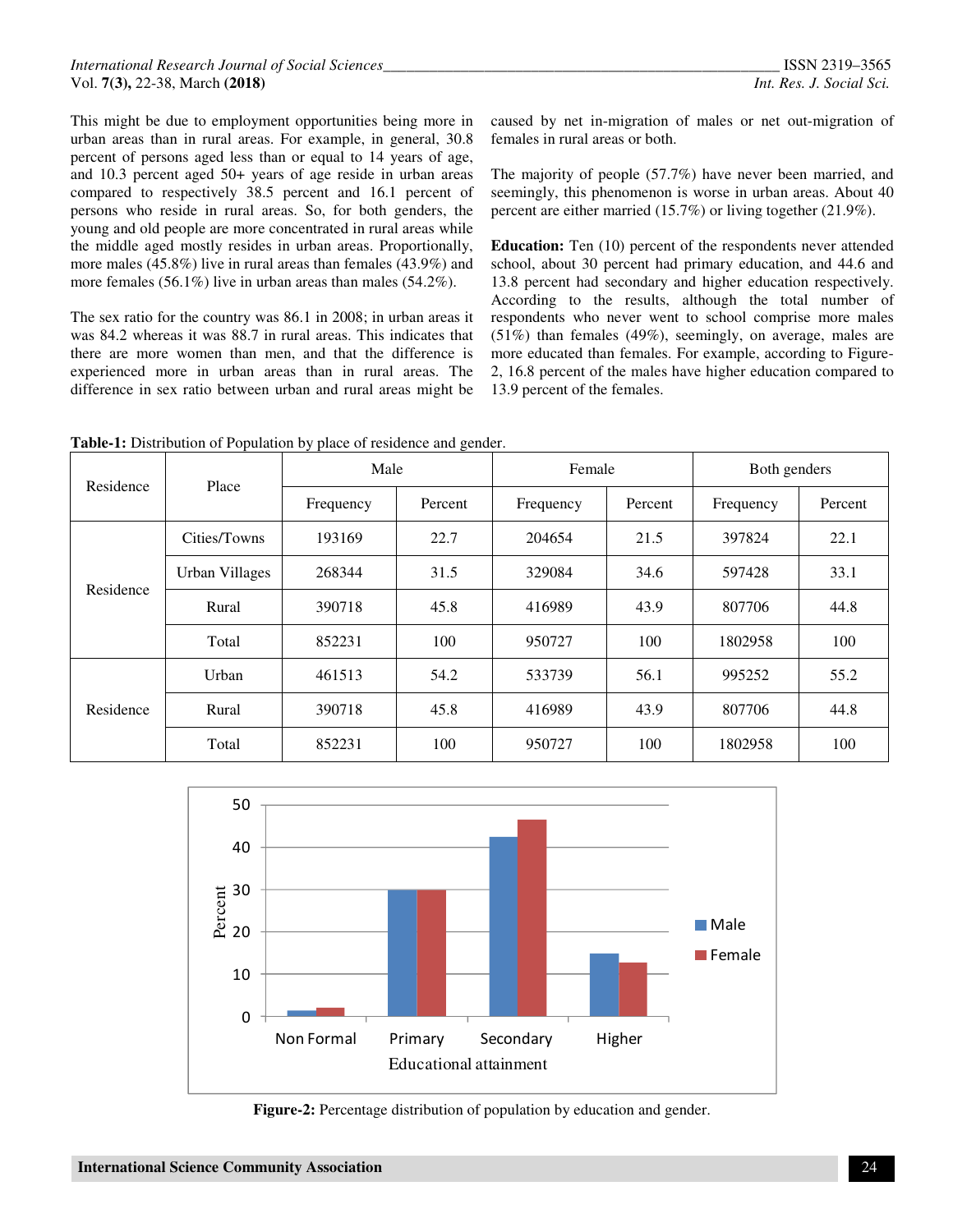Figure-3 indicates that most people who never attended school reside in rural areas (68.4%) and the educated mostly reside in urban areas as expected. For example, the percentage points of people residing in urban areas with secondary and higher education are respectively 65.1 and 70.4.

**Economic activity:** In Botswana, the unemployment rate for the people, aged 12 years and over is 26.2; it is 22.4 in urban areas and 32.6 in rural areas. The corresponding participation rates are 59.8 and 50.0 respectively. Of the total number of people employed, 13.1 percent are self-employed. Figure-4 indicates that most employed people reside in urban areas and that, a larger number of people who work at own land or cattle-post reside in rural areas, as expected. In the case of males, unemployment rate ranges from 1.2 ('75-79' age group) to 58.6 ('12-14' age group, averaging at 21.9. Participation rate ranges from 2.3 ('12-14' age group) to 95.0 ('30-34' age group), with an average of 64.3. For females, unemployment rate ranges

from 0 percent ('75-79' age group) to 80.1 ('12-14' age group). On average, it is 31.2. Participation rate ranges from 2.0 ('12- 14' age group) to 75.6 ('30-34' age group), with an average of 48.3.

Young people (aged 10-24 years) have the highest unemployment rate ranging from 45.2 (20-24) to 68.8 (10-14). The trend is that the older one grows the more chances of being employed. This is expected because naturally, the older one grows the more educated and/or experienced for a particular job he or she becomes.

Figure-4 indicates that employees and self-employed people are predominantly between 20 and 55 years of age, as expected; whereas working at own lands/cattle-post are mostly associated with later ages. The distribution is more or less the same for both genders.



**Figure-3:** Percentage distribution of population aged 10-64 years by educational attainment and place of residence.



**Figure-4:** Percentage distribution of population by type of economic activity and age.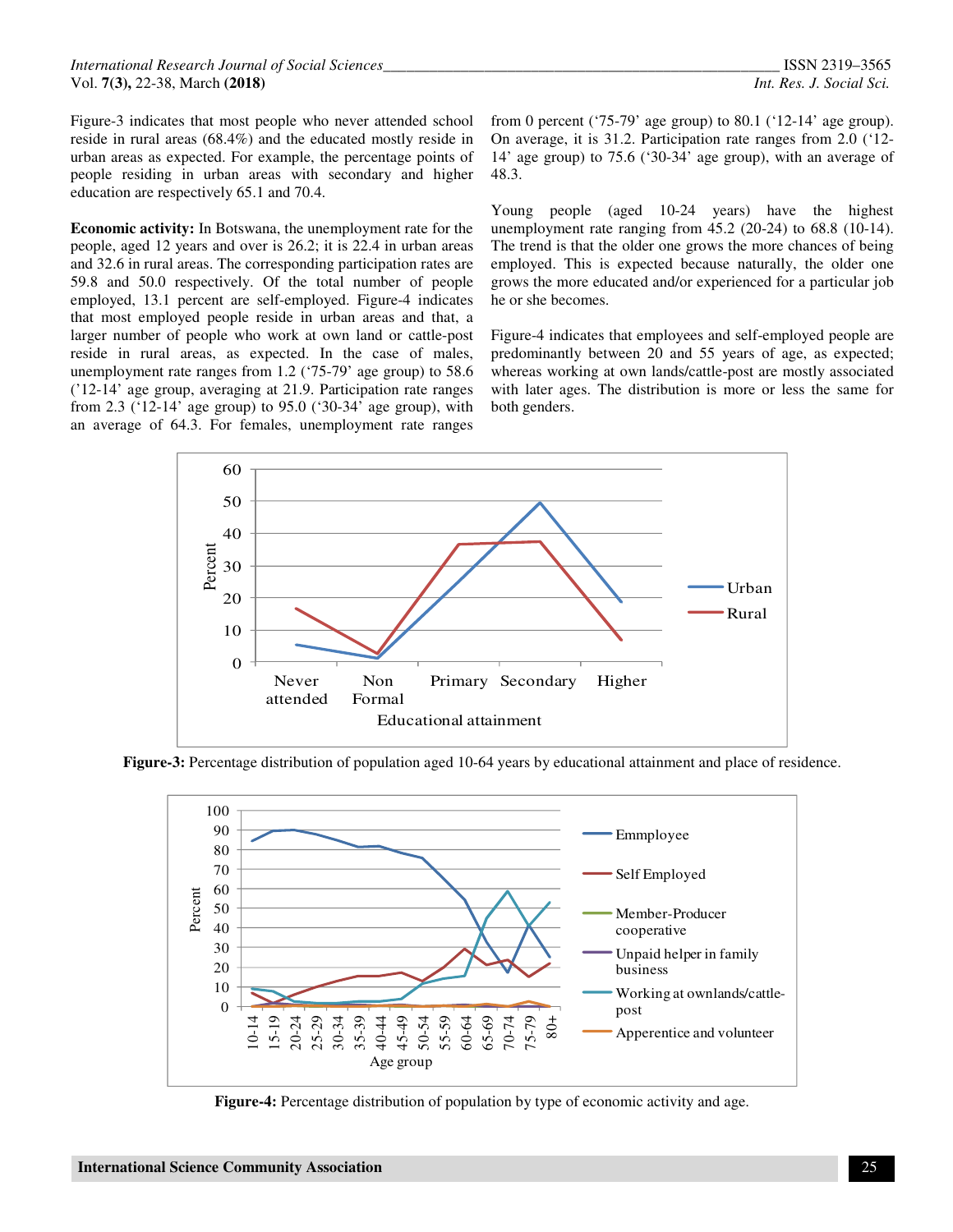*International Research Journal of Social Sciences\_\_\_\_\_\_\_\_\_\_\_\_\_\_\_\_\_\_\_\_\_\_\_\_\_\_\_\_\_\_\_\_\_\_\_\_\_\_\_\_\_\_\_\_\_\_\_\_\_\_\_* ISSN 2319–3565 Vol. **7(3),** 22-38, March **(2018)** *Int. Res. J. Social Sci.*

**Industry:** According to Figure-5, a large number of people are in agriculture, hunting, forestry and fishing (12.5% for males and 6.5% for females), public administration (15.7% for males and 15.1% for females), construction (9% for males and 2.8% for females) and wholesale and retail trade (10.1% for males and 13.3% for females). So, males predominantly work in Agriculture, hunting, forestry and fishing; public administration and construction industries, whereas females predominantly work in wholesale and retail trade, and education, health and social work (14.5%) industries. The percentage for males working in the education, health and social work industry is 6.8.

**Occupation:** According to Table-2 and Figure-6, a large proportion of people (about 25%), aged 12 years and over, do elementary occupations. The table indicates that there are more males (64.6%) working as legislators, administrators and

managers than females (35.4%); slightly more male professionals (53.8%) than female professionals (46.2%); and more males (76.2%) working as craft and related trade workers than females (23.8%). On the other hand, there are more females (55.9%) working as technicians and associate professionals and as clerks (74.3%) than males (44.1%) and (25.7%) respectively; more females (52.5%) working as service workers, and shop and market sales workers than males (47.5%); and slightly more females (50.9%) doing elementary occupations than males (49.1%). Figure 6 illustrates this more clearly. Like in the case of industry, these findings indicate that males and females predominantly do different jobs. For example, whereas legislators, administrators and managers are mostly males (64.6%), clerks are predominantly females  $(74.3\%)$ .



**Figure-5:** Percentage distribution of population by type of industry and gender.



**Figure-6:** Percentage employed population by occupation and gender.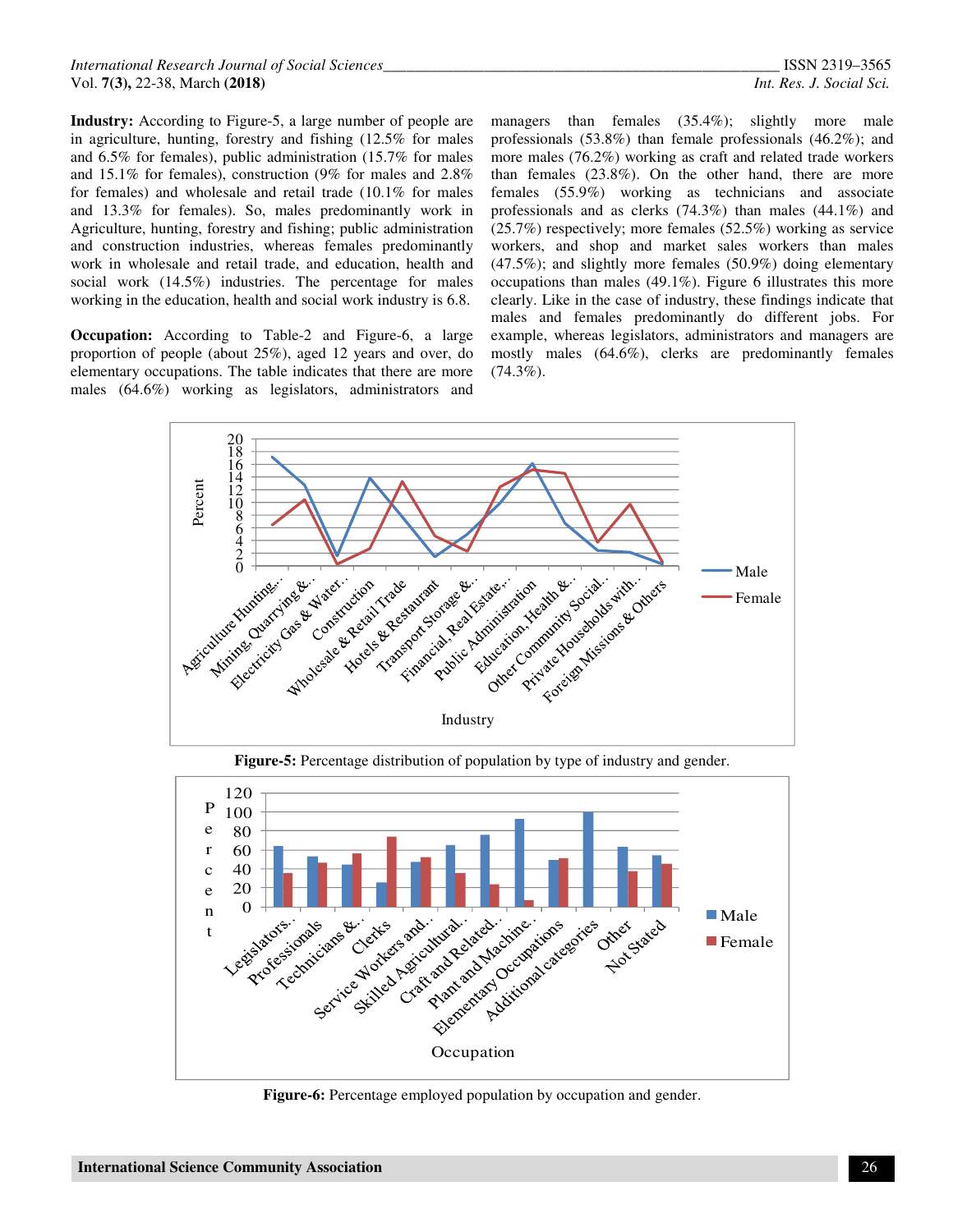According to the results, 6 percent of the employed males are legislators, administrators and managers compared to 4 percent of females; for technicians and associate professionals, the respective percentages are 9.7 percent (males) and 15.2 percent (females); for service workers and shop and market sales workers, they are 15.3 and 19.8; for craft and related trade workers, they are 19.9 and 8.0, whereas for elementary occupations they are 21.7 and 29.4.

**The scale of the Pandemic: HIV Incidence and Prevalence:**  Figure-7 shows the distribution of population aged 18 months

and over according to new HIV infection test result (incidence) (for the 180 Days Window Period), cross-classified by place of residence and gender. The results indicate that more females are infected with HIV than males regardless of place of residence. For example, the HIV incidence is 3.51 and 2.18 in urban areas and 2.27 and 1.65 in rural areas for females and males respectively. It is also indicated that the incidence is concentrated between ages 25 and 49. The infection is mostly occurring in towns and cities.

| Table-2: Employed population by occupation and gender. |
|--------------------------------------------------------|
|--------------------------------------------------------|

| Occupation Group                                  | Male   | Percent | Female   | Percent  | Total  |  |
|---------------------------------------------------|--------|---------|----------|----------|--------|--|
| Legislators Administrators and Managers           | 18129  | 64.6    | 9947     | 35.4     | 28076  |  |
| Professionals                                     | 23036  | 53.8    | 19812    | 46.2     | 42848  |  |
| Technicians and Associate Professionals           | 26969  | 44.1    | 34200    | 55.9     | 61170  |  |
| <b>Clerks</b>                                     | 7261   | 25.7    | 21011    | 74.3     | 28272  |  |
| Service Workers and Shop and Market Sales Workers | 41149  | 47.5    | 45543    | 52.5     | 86692  |  |
| Skilled Agricultural and Related Workers          | 19937  | 64.7    | 10900    | 35.3     | 30838  |  |
| <b>Craft and Related Trade Workers</b>            | 57104  | 76.2    | 17818    | 23.8     | 74923  |  |
| Plant and Machine Operators and Assemblers        | 31000  | 93.1    | 2290     | 6.9      | 33290  |  |
| <b>Elementary Occupations</b>                     | 63765  | 49.1    | 66229    | 50.9     | 129994 |  |
| Additional categories                             | 4956   | 100     | $\theta$ | $\theta$ | 4956   |  |
| Other                                             | 312    | 62.9    | 184      | 37.1     | 496    |  |
| <b>Not Stated</b>                                 | 3898   | 54.1    | 3311     | 45.9     | 7209   |  |
| Total                                             | 297516 | 56.3    | 231246   | 43.7     | 528762 |  |



**Figure-7:** Distribution of population by HIV Incedence, cross-classified by place of residence and gender.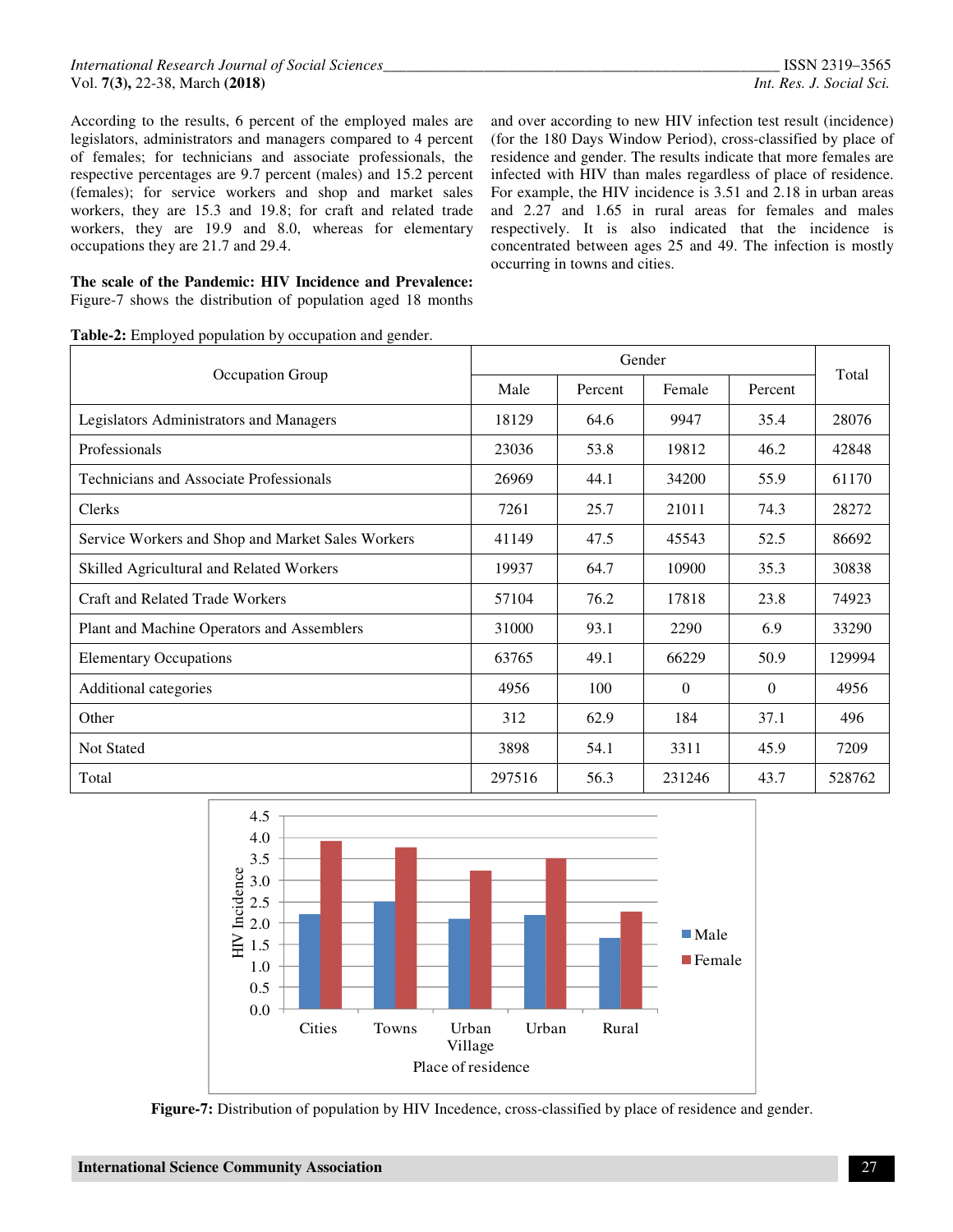In general, HIV incidence decreases with education, such that the non-educated are the most affected (Figure-8). For example, the incidence is 5.99 and 4.03 for no education and about 4.5 and less than 2 for secondary education for females and males respectively.

Figure-9 indicates that while females who are never married (3.82) and living together (3.99) are mostly affected, for males, it is the married people (4.0). The HIV incidence is 3.82 and 1.64 for never married, 3.99 and 3.18 for living together and 3.15 and 4.0 for married couples for females and males respectively.

**HIV Prevalence:** According to Figure-10, HIV prevalence is concentrated roughly between ages 20 and 65, and mostly in age groups 30-34 (39.7), 35-39 (40.5) and 40-44 (40.6). It was found that it is worst in towns (22.1) compared to 16.6 for urban villages and 17.1 for rural areas.

Figure-11 shows the relationship between HIV prevalence and education; the higher the education the better. It goes down with education from 28.6 for non-formal education to 16.3 for higher education.

Figure-12 indicates that the Bahai faith (68.7) is most affected and Hinduism (5.0) is least affected.







**Figure-9:** Distribution of population by HIV Incedence, cross-classified by marital status and gender.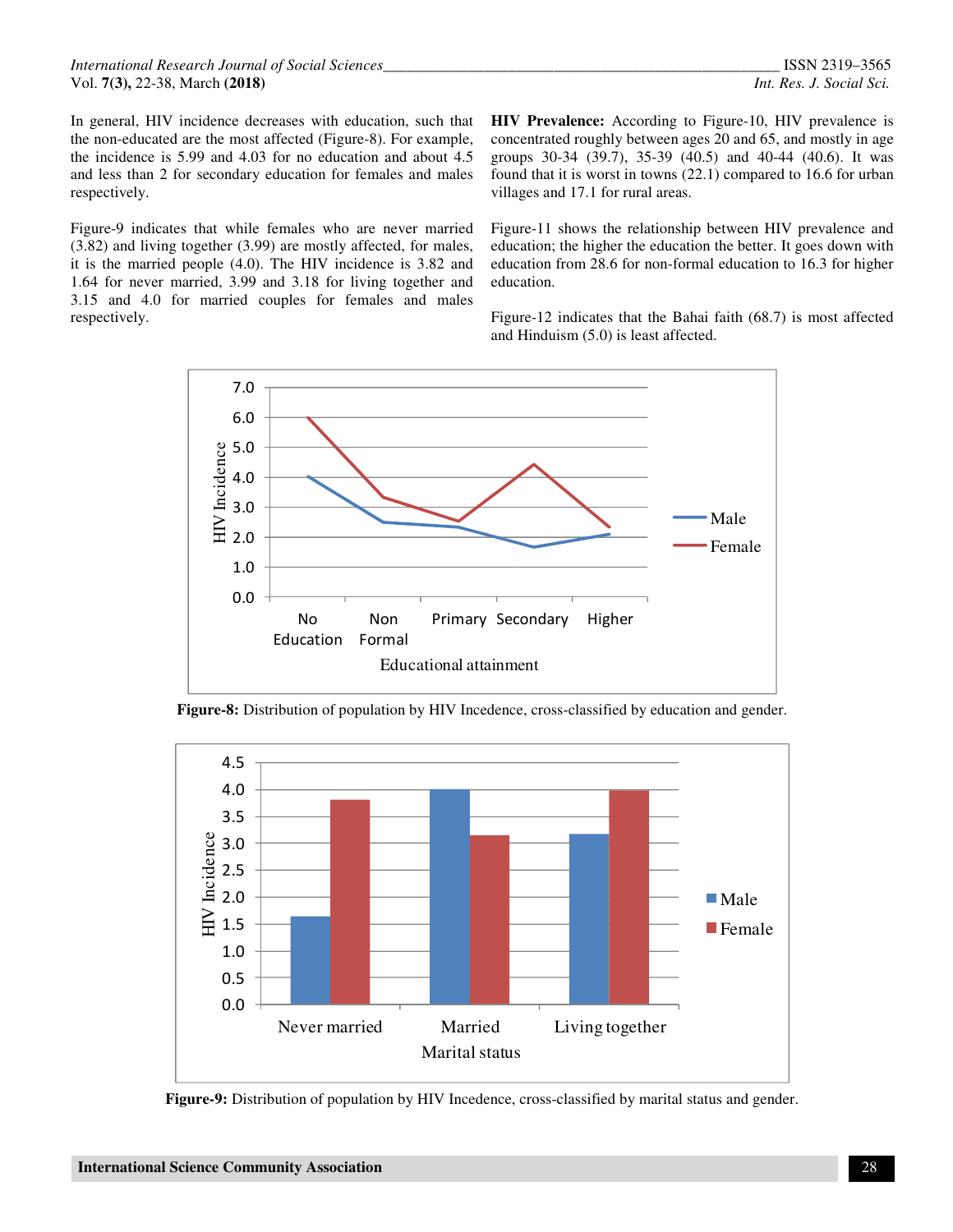

**Figure-10:** Distribution of population by HIV Prevalence, cross-classified by age.





**Figure-11:** Distribution of population by HIV Prevalence, cross-classified by education.

**Figure-12:** Distribution of population by HIV Prevalence, cross-classified by religion.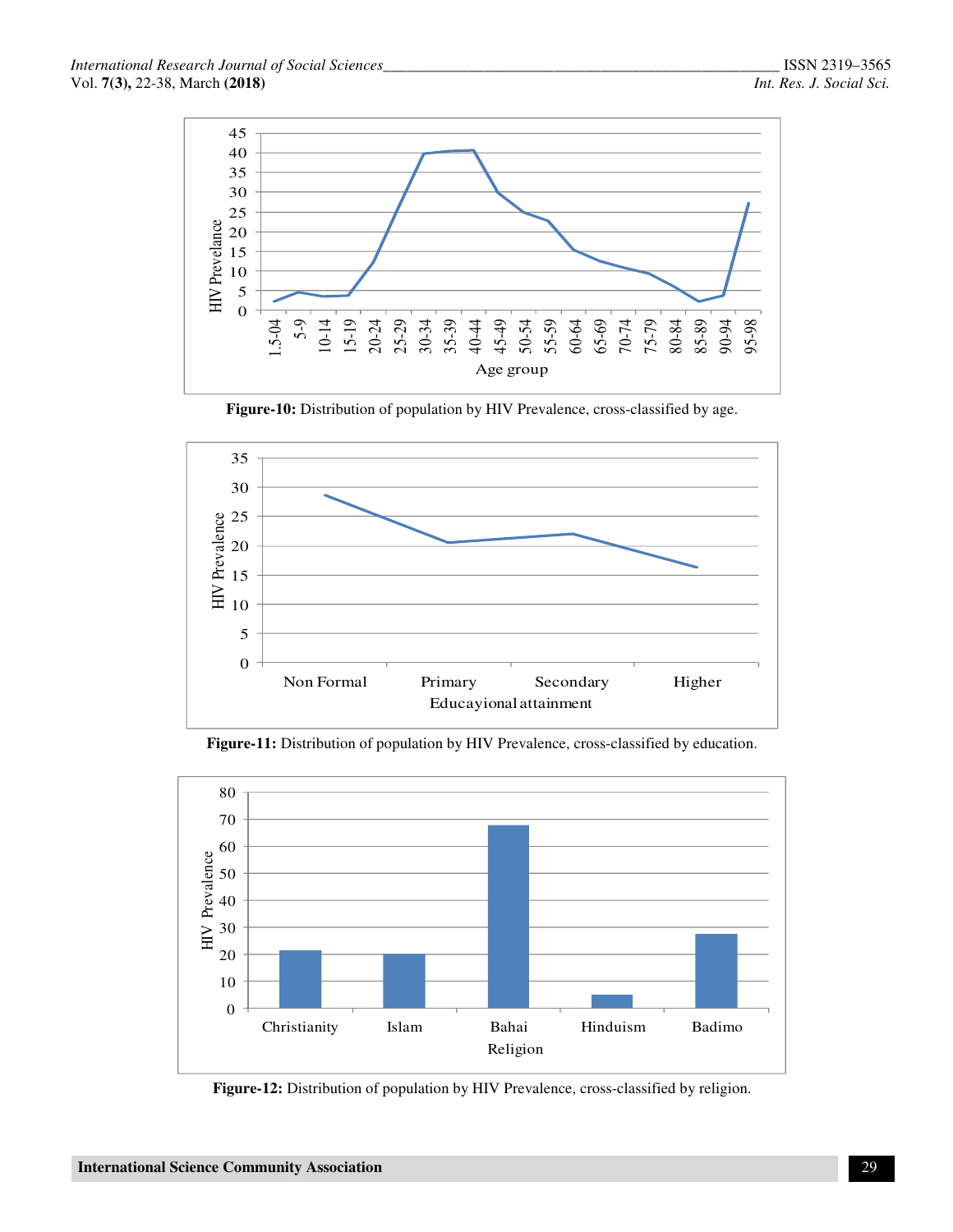Figure-13 indicates that HIV prevalence increases with age from the age group 1.5-04 years (2.3 for males and 2.1 for females), reaches the maximum at age group 30-34 years for females (48.9) and at age group 40-44 years for males (43.6), and then goes down with age (for both genders) to 0 at age group 85-89 and 90-94 for females and males respectively. The figure also indicates that in general, females are more affected than males, and they reach their maximum and minimum HIV prevalence earlier than males. This supports Johnson and Budlender (2002)'s finding.

**Sexual history and Behaviour among the Reproductive agegroup 15-49 years: Condom use:** Figure-14 indicates that

condoms are mostly used in towns  $(48.8 - 63.2\%)$ . Their usage is worst in rural areas (38.4-48.8%). This finding is supported by the literature.

In general, the use of a condom increases with education. Nonformal education is associated with the minimum usage of 35.6 percent (first time), 41.4 percent (last time) and 36.2 percent (always), whereas higher education is associated with the maximum usage of 70.4 percent (first time), 62.9 percent (last time) and 51.9 percent (always) (Figure-15). This implies that education helps people to become more knowledgeable about the importance of the use of a condom.



**Figure-13:** Distribution of population by HIV Prevalence, cross-classified by age and gender.



**Figure-14:** Percentage distribution of population by condom use, cross-classified by place of residence.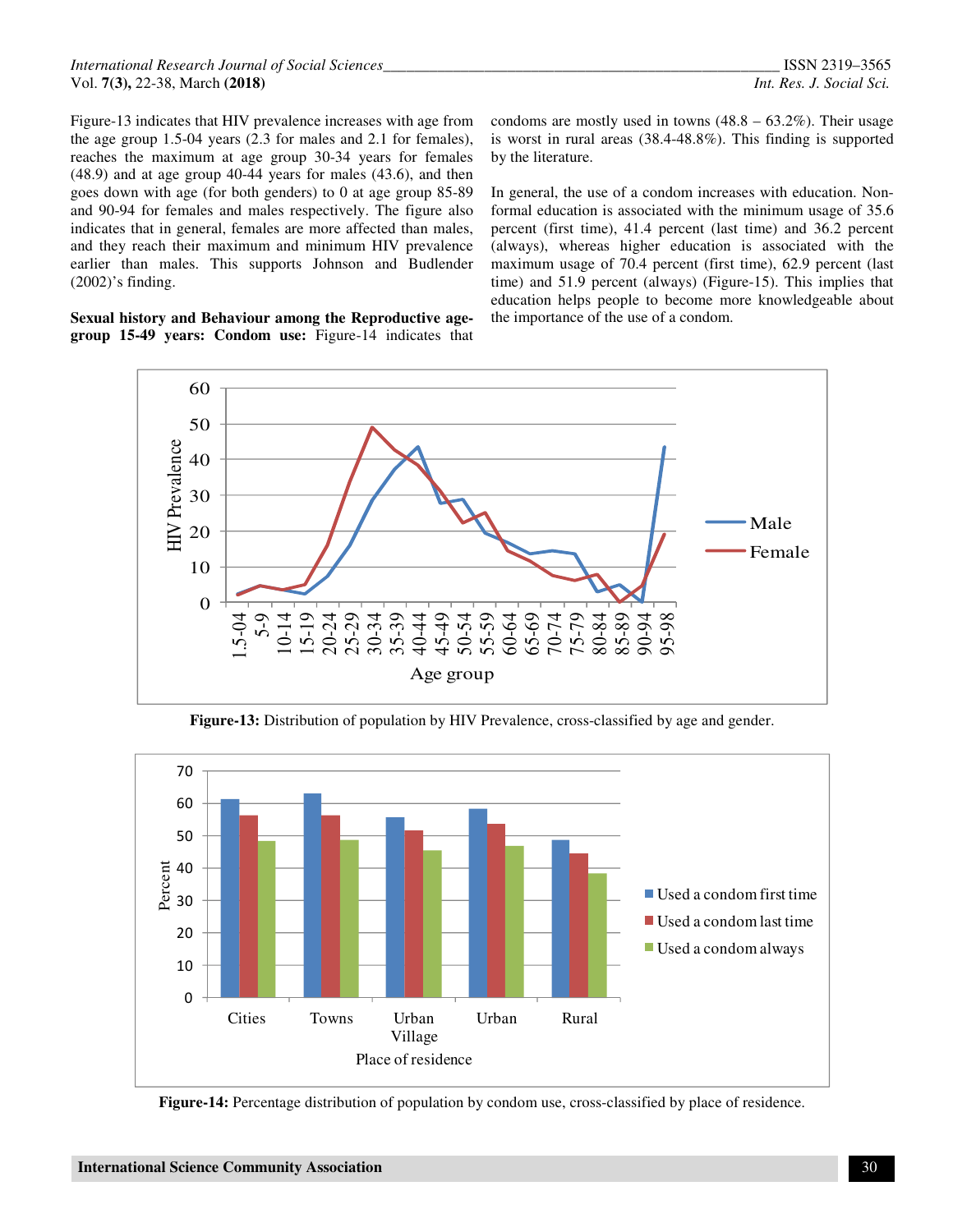Figure-16 indicates that condom is mostly used by people aged between 20-24 years (55.9-72.6%) and 40-44 years (42.0- 43.4%), reaching a maximum at age group 25-29 (55.7-76.0%). The reason for this might be because people of these ages are the most sexually active.

According to Figure-17, those living together (54.2% (always) and 72.1% (first time)) use the comdom the most and the widowed (30.8% (always) and 32.7% (first time)) use it the least. The results also indicate that people use the condom mostly at the first time they have sexual intercourse with someone.



**Figure-15:** Percentage distribution of population by condom cross-classified by education.



**Figure-16:** Percentage distribution of population by condom use, cross-classified by age.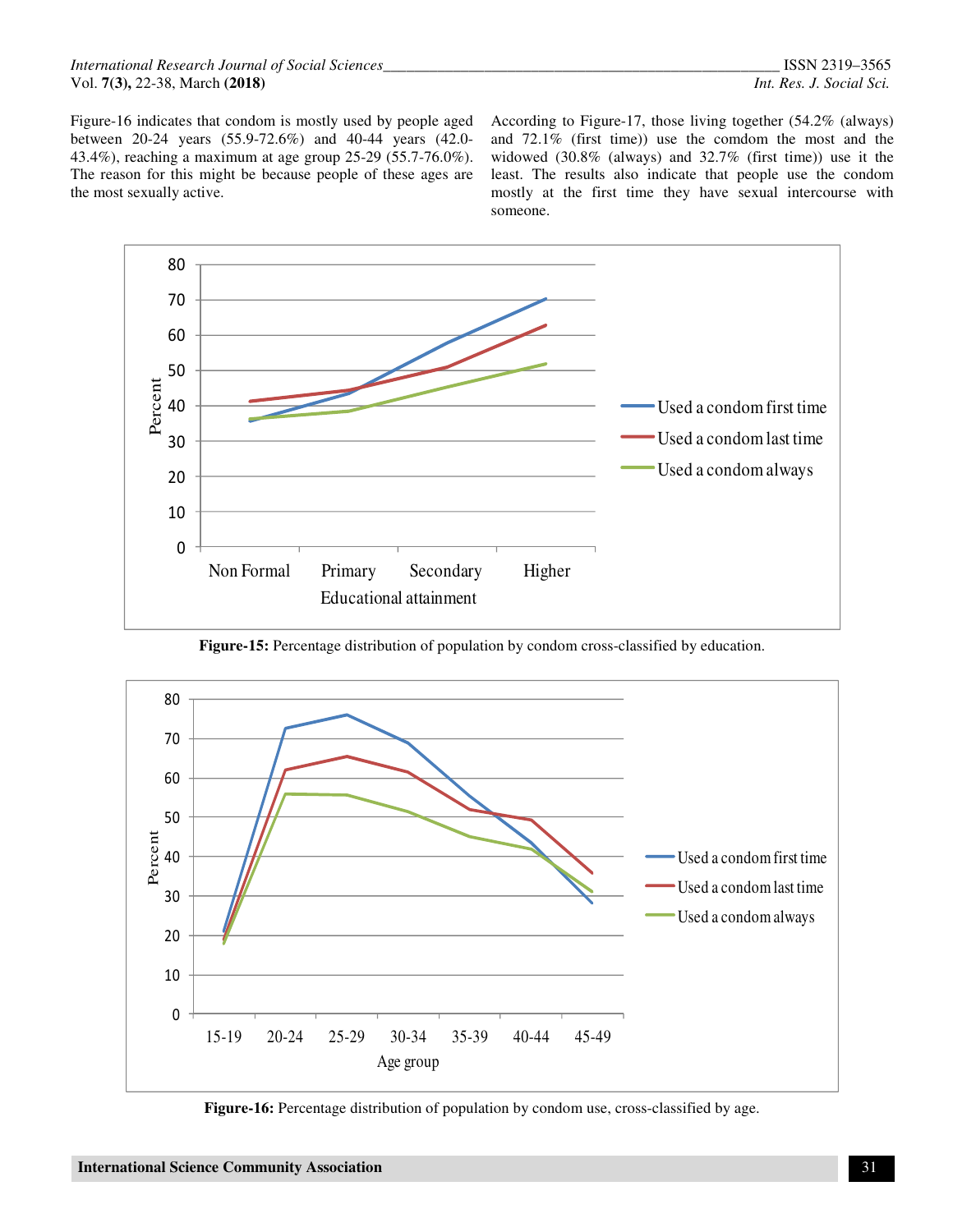Figure-18 shows the distribution of population aged 15-49 who had sexual intercourse during the last 12 months whether ALWAYS used a condom with the most recent sexual partner. The figure indicates that a condom is always used mostly with someone whom was paid or who paid you for sex (100% for both genders) and with a casual acquaintance (86.7% for males and 81.7% for females). It is least used by husband and wife (38.8% for males and 90% for females) as expected. The results also indicated that a condom is used mostly with non-regular partners (however, this decreases with age but increases with education). These findings imply that sexual behaviour particularly in terms of condom usage varies with educational

attainment, marital status as well as type of relationship (ie, whether someone is a regular or non-regular partner, which most likely has to do with trustworthiness about HIV/AIDS).

People of the Badimo affiliation (31.8%) and Christians (29.4%) use a condom the most with regular partners, whereas people belonging to the other religions (55.2%) and those without a religion (45.0%) are associated with the least condom usage. For non-regular partners, other religions (55%) and people with no religion (45%) use a condom the most but Hunduis and Bahai (20%) use it the least (Figure-18).



**Figure-17:** Percentage distribution of population by condom use, cross-classified by marital status.



**Figure-18:** Percentage distribution of population who always used a condom with sexual partner by type of relationship.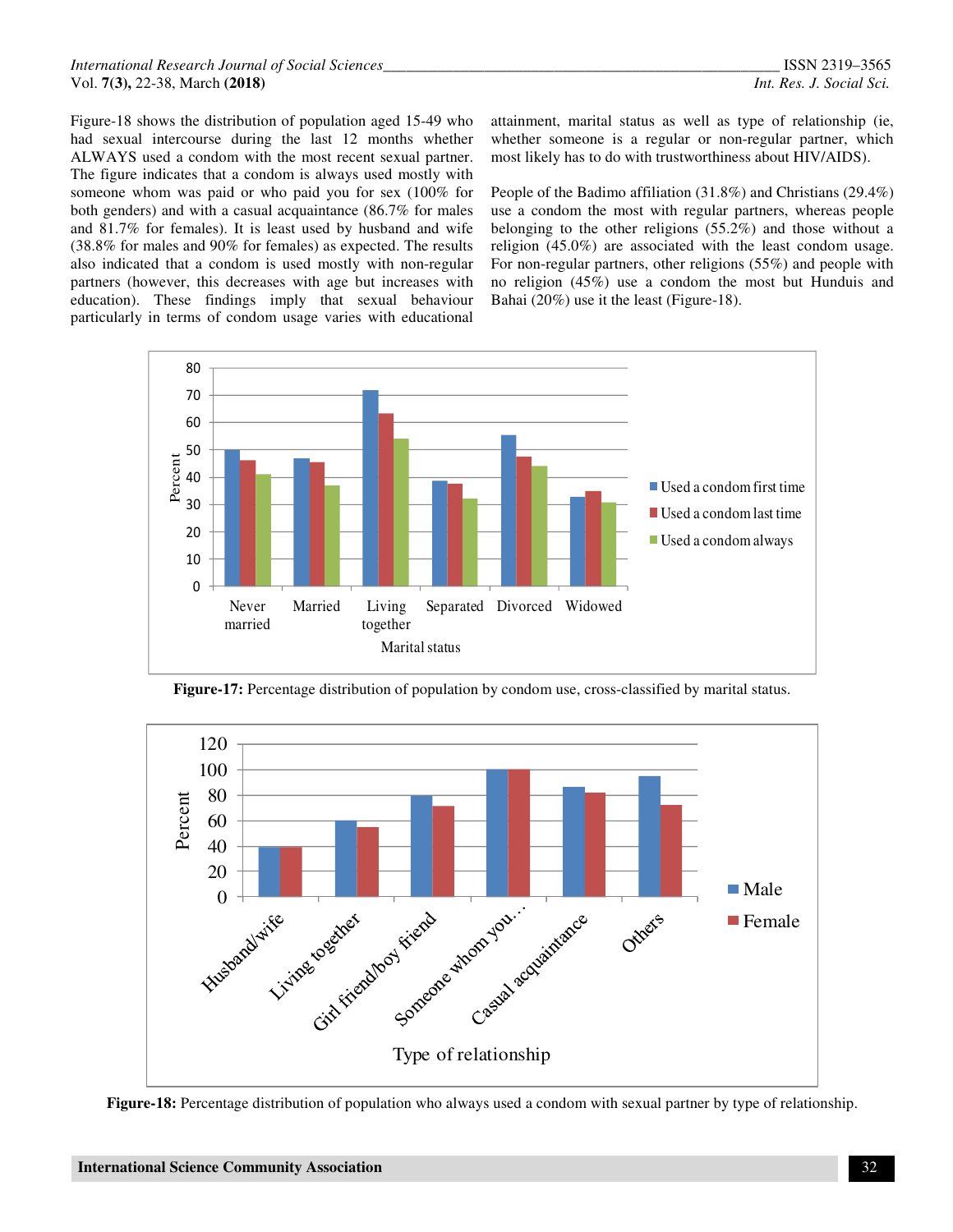Figures-20 and 21 indicate that the use of a condom by persons aged 15-49 years who were drunk before the last sexual intercourse decreases with age but increases with education. For males it decreases from 85.9 percent (15-19 years) to 44.6 percent (45-49 years), whereas for females it decreases from 72.1 percent (20-24 years) to 36.6 percent (45-49 years). In the case of education, it increases from 28.8 percent and 41.1 percent (never attended school) for males and females respectively to 76.4 percent (secondary education) for males and 77.8 percent (higher education) for females.

The figures also indicate that the percentages of people who always use a condom after becoming drunk and the way this is affected by education might differ significantly between males and females.

These findings imply that age, gender and education are important factors of sexual behaviour in terms of using a condom after someone has become drunk.

**Male circumcision: Education:** Figure-22 indicates that male circumcision varies with education attainment. On average the more or better educated are more circumcised than the less educated. Circumcision ranges from 8.6 percent (primary) to 20.5 percent (higher education). The reason for this might be because education tends to make people more knowledgeable about the whole issue of HIV/AIDS including the protection that might be brought about against HIV/AIDS by circumcision.

**Marital status:** For some reason, the most circumcised individuals are separated (33.9%) and divorced (28.6%) according to Figure-23. The reason for this might be because "separated" people and divorcees tend to engage in sexual intercourse with non-regular sexual partners more, and they then use circumcision for protection against HIV infection more than others. Those who have never married (8.9%) are circumcised the least. Circumcised people mostly tend to be Muslims as expected.



**Figure-19:** Percentage distribution of population who always used a condom with sexual partner by religion affiliation.



**Figure-20:** Percentage distribution of population who always used a condom after becoming drunk by gender.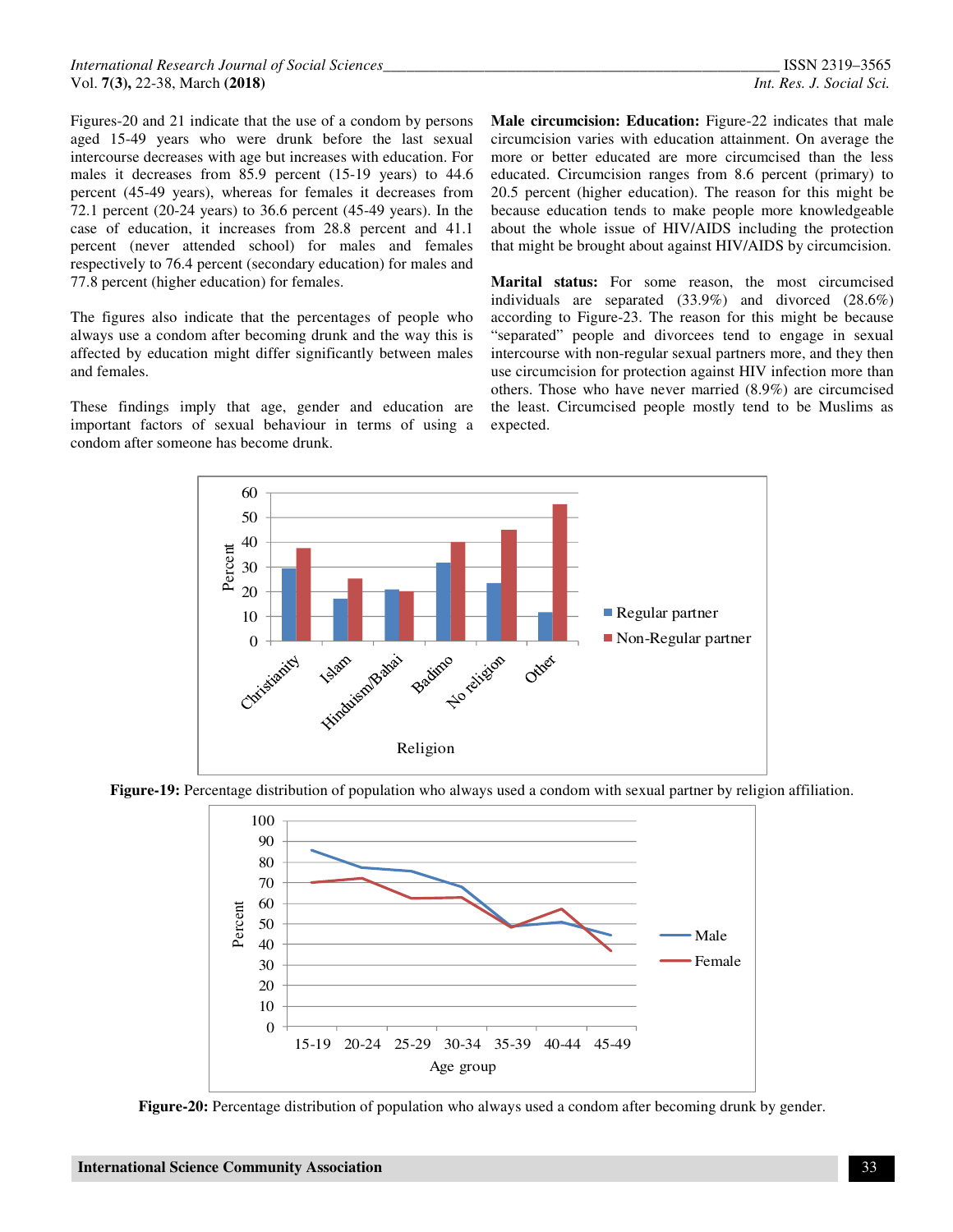

**Figure-21:** Percentage distribution of population who always used a condom after becoming drunk by education.



**Figure-22:** Percentage distribution of male population who were circumcised by education.



**Figure-23:** Percentage distribution of male population who were circumcised by marital status.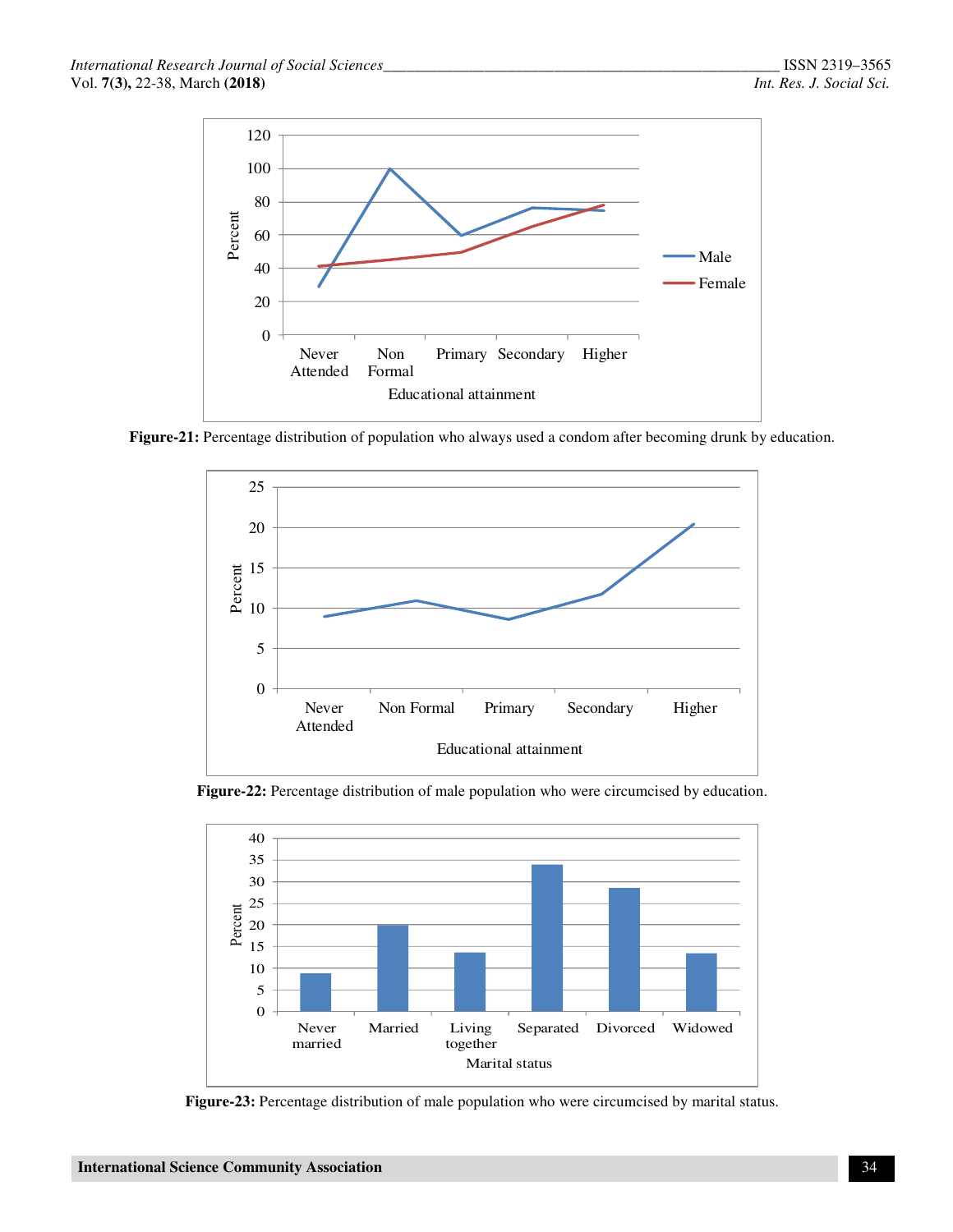**Sexually transmitted infections (STIs):** Figure-24 shows the percentage distribution of persons 10-64 years who had ever heard of STI's by signs/symptoms in a *WOMAN* that would lead them to think that she has an STI, cross-classified by residence.

The figure indicates that genital ulcers or open sores (45.9% and 41.7%), offensive discharge from vagina (41.6% and 34.6%) as well as burning pain on urination (24.4% and 24.2%) in urban areas and rural areas respectively are the most common signs or simptoms in a woman that would lead people to think that she has an STI. The results indicated that education plays a big role in this regard such that the more educated people are the better, simply because, on average, more or better educated people tend to be more knowldgeable about STIs than the less educated. Similar results were obtained for signs or simptoms in a man such as discharge from the penis, pain during intercourse, and genital ulcers or open sores.

**Where someone can go to get treatment for STIs?:** It was found that people mostly go to clinic or hospital (96%) and private doctor (17.8% (urban) and 9.2% (rural) for treatment for STIs). The second most common place where people go for treatment in rural areas is traditional or spiritual healer (10.2%).

**Knowledge about HIV and AIDS and Level of Access to Intervention:** Figure-25 indicates that the use of a condom (86.6% and 83.0%) and no sex at all (59.9% and 47.4%) for urban areas and rural areas respectively are mostly used as ways of avoiding getting HIV AIDS, regardless of education level and for both genders. The results indicated that education plays a big role in this regard.



**Figure-24:** Percentage distribution of persons who had ever heard of STI's by signs or symptoms that would lead them to think that she has STI.



**Figure-25:** Percentage distribution of population with ways of preventing HIV Infection by place of residence.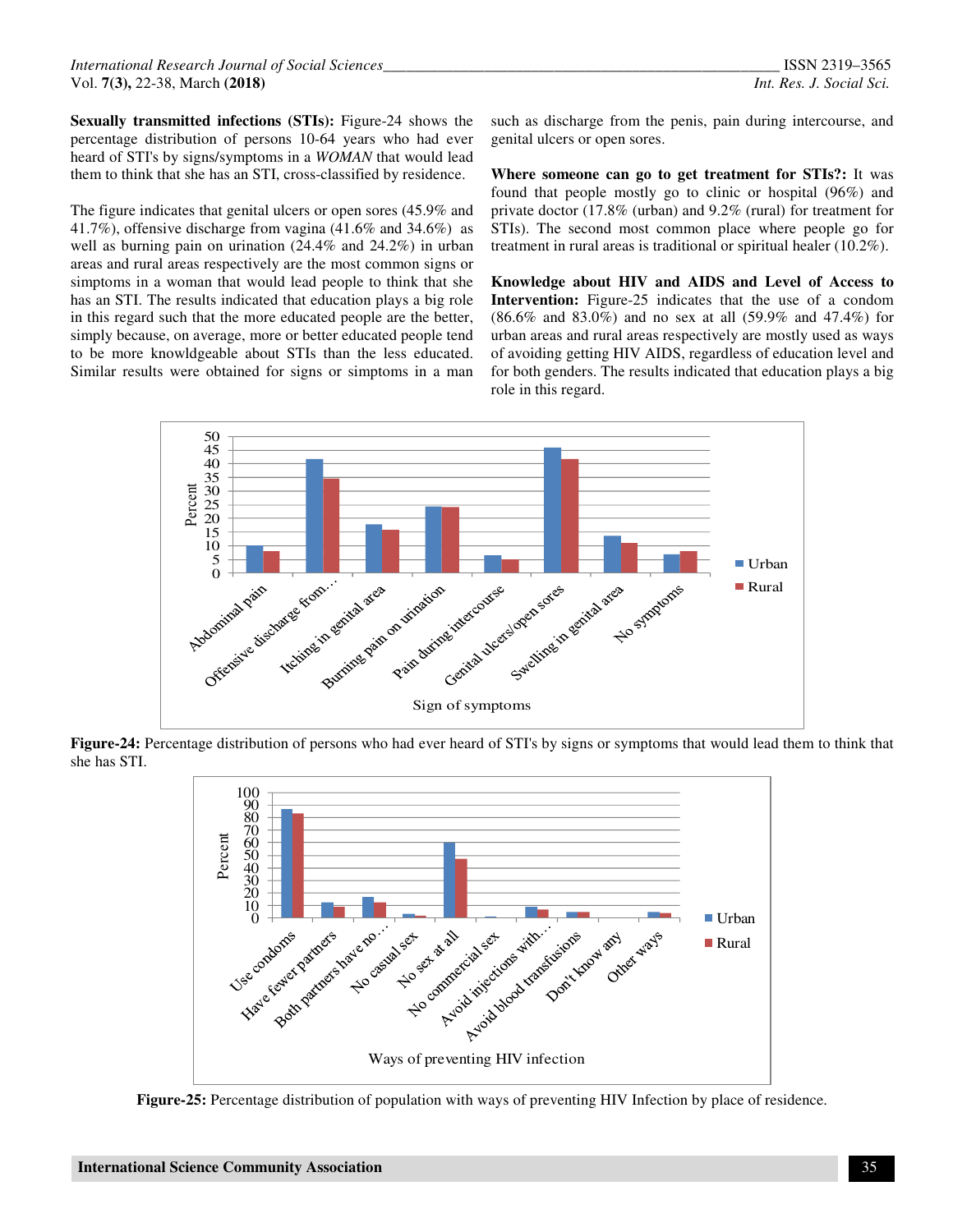Figure-26 shows the percentage distribution of persons aged 10- 64 years by access to social and medical services, crossclassified by residence. It is indicated that most people have access to the IPT Programme (25.6% and 21.3% in urban areas and rural areas respectively). It is also indicated that this access is affected by education such that the more educated access it more than the less educated (Figure 27).

According to Figure-28, AIDS (25.2% and 16.2%) is one of the major causes of death in Botswana, followed by TB (7.5% and 8.8%) and Heart disease (5% and 8.6%) in urban areas and rural areas respectively. Seemingly, heart disease and TB proportionally kill more people in rural areas than in urban areas.



**Figure-26:** Percentage distribution of population with access to social and medical services by place of residence.



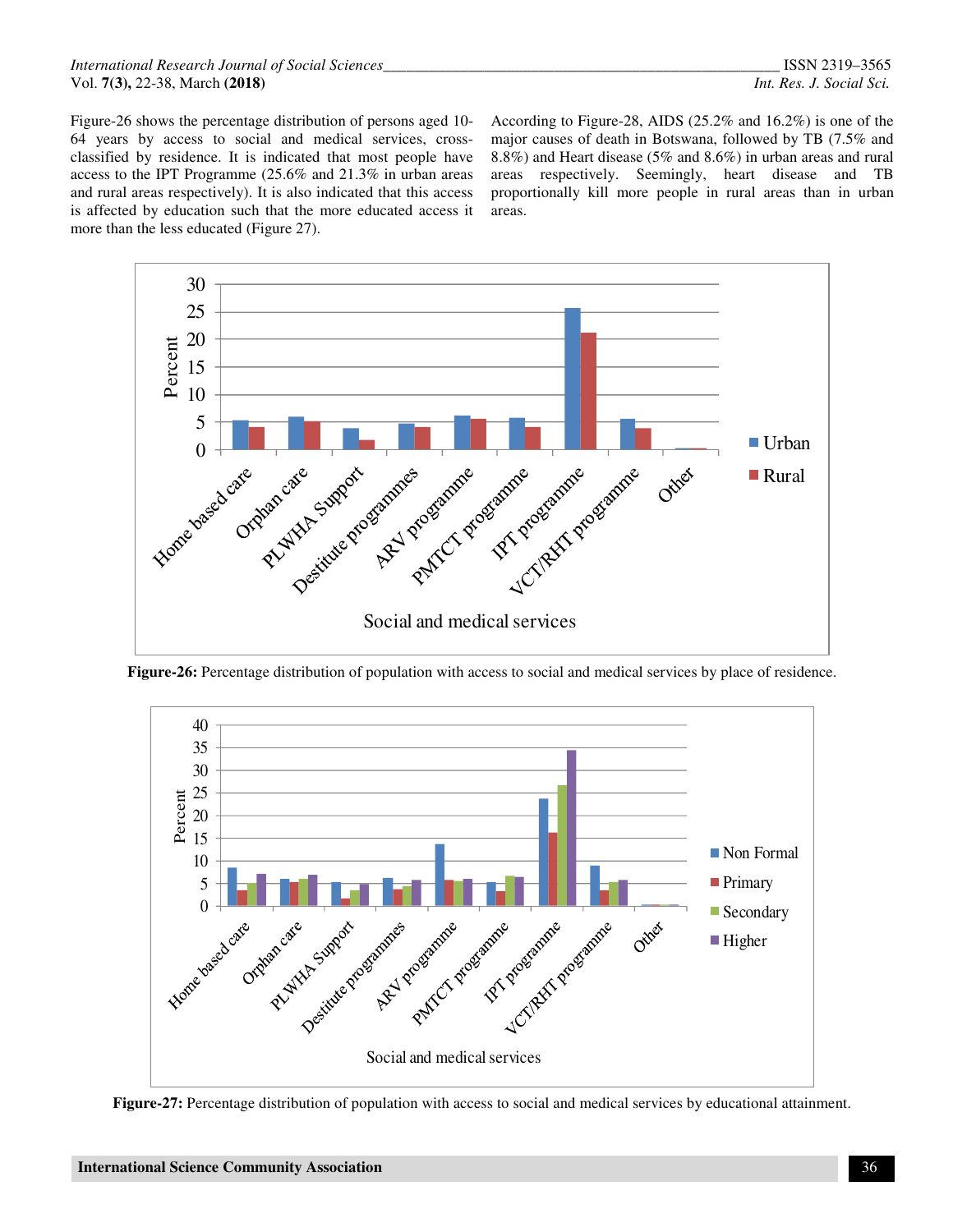

**Figure-28:** Percentage distribution of population with the causes of death by place of residence.

# **Conclusion**

It has been found that place of residence, age, gender, education, marital status, type of relationship with a sexual partner, male circumcision, religion and sexual behaviour (ie, usage of a condom) - which might also be influenced by drinking liquor might be affecting HIV infection risk in Botswana. Education seems to be the most important determinant. Because many of these factors are related with each other, especially with gender and education, it might not be easy for a researcher to identify their partial effects on HIV infection risk very clearly.

The policy implication is that education should be emphasized in order to fight the HIV/AIDS epidemic. Rural development is also essential.

# **References**

- **1.** Johnson L. and Budlender D. (2002). HIV Risk Factors: A Review of the Demographic, Socio-economic, Biomedical and Behavioural Determinants of HIV Prevalence in South Africa. Centre of Actuarial Research (CARE), University of Cape Town. ISBN 0-7992-2118-X.
- **2.** Buga G., Amoko D. and Ncayiyana D. (1996). Sexual behaviour, Contraceptive practice and reproductive health among school adolescents in rural Transkei. *South African Medical Journal,* 86, 523-527.
- **3.** Chin J. and Sato P.A. (1994). AIDS in Africa. (Chapter 13). Essex, M., Mboup, S., Kanki, P.J., Kalengayi, M.R. (editors). Raven Press, New York.
- **4.** Kirk D. (2001). Risk factors associated with HIV Prevalence. Honours Research Project, Department of Actuarial Science, University of Cape Town.
- **5.** Zwi, A. and Cabral, A. (1991). Identifying 'high risk situations' for preventing AIDs. *British Medical Journal*. Vol. 303, 1527-1529.
- **6.** Bongaarts J. and Way P. (1989). Geographic variation in the HIV epidemic and the mortality impact of AIDS in Africa.
- **7.** Anderson R. (1992). The transmission dynamics of sexually transmitted diseases: the behavioral component. In T. Dyson (ed.) Sexual Behaviour and Networking: Anthropological and Socio-Cultural Studies on the Transmission of HIV, International Union for the Scientific Study of the Population, Liege: Ordina.
- **8.** Anderson R. and May R.M. (1992). Infectious Diseases of Humans: Dynamics and Control. Oxford: Oxford University Press, 16(2), 208-212.
- **9.** Colvin M. (2000). Sexually Transmitted Diseases in Southern Africa: a public health crisis. *South African Journal of Science,* 96, 335-339.
- **10.** Garner R.C. (2000). Safe Sects? Dynamic Religion and AIDS in South Africa. *The Journal of Modern African Studies*, 38, 41-69.
- **11.** Seiketto P., Padayachee G., Schoub B., Ballard R. and De Beer M.C. (1993). Knowledge of transmission and prevention of sexually transmitted diseases and AIDS, among STD patients in Johannesburg. *CHASA Journal*, Vol. 4, 80-83.
- **12.** Dallabetta G., Miotti P., Chiphangwi J., Liomba G. and Saah A. (1990). Vaginal tightening agents as risk factors for acquisition of HIV. VI International Conference on AIDS, Abstract THC574, San Francisco, California.